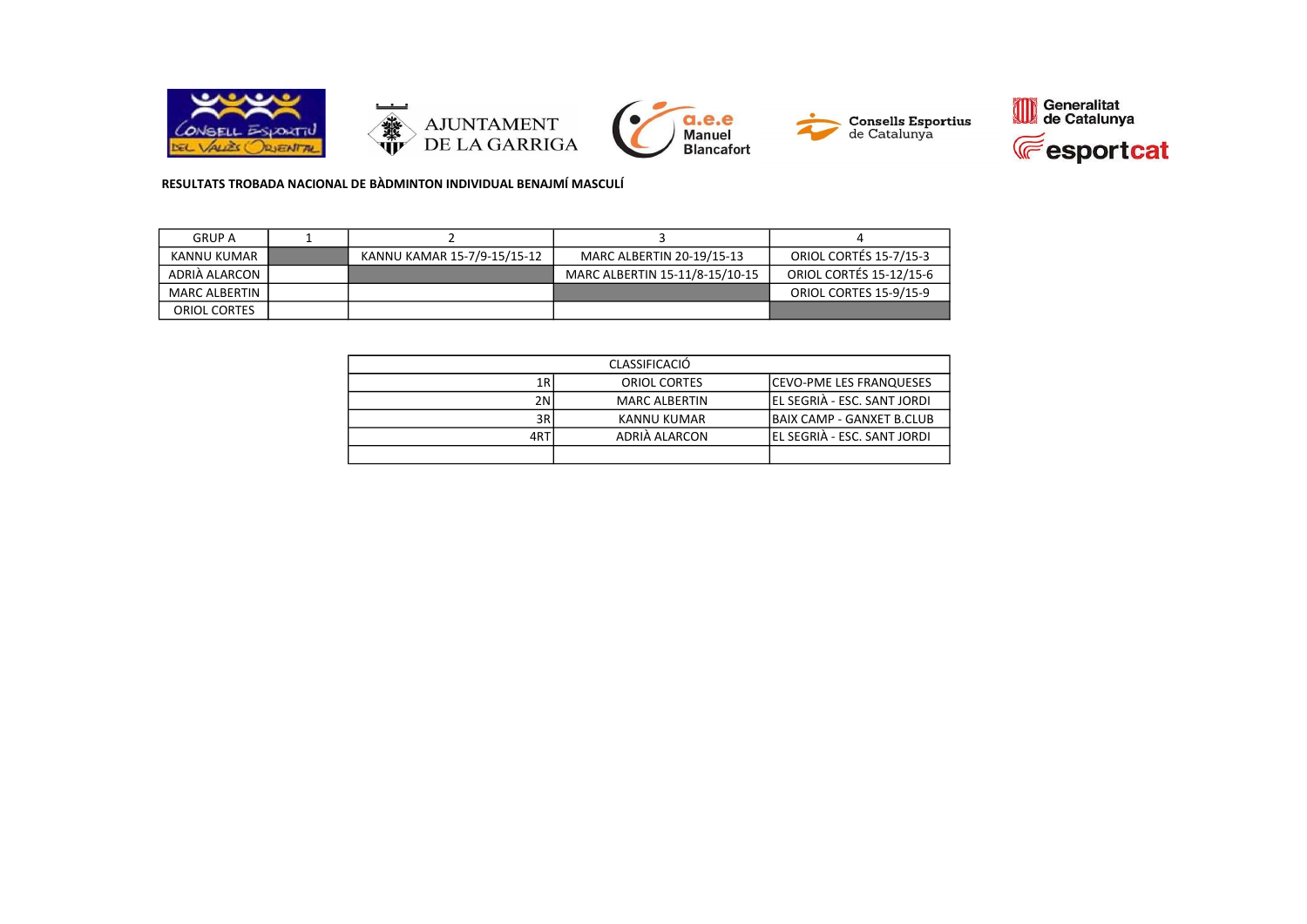









# RESULTATS TROBADA NACIONAL DE BÀDMINTON INDIVIDUAL BENAJMÍ FEMENÍ

| <b>GRUP A</b>            |                                  |                               |                                     |                               |
|--------------------------|----------------------------------|-------------------------------|-------------------------------------|-------------------------------|
| MIA GOMEZ                | NADIA JUSTICIA 15-13/13-15/17-15 | AITANA BAIGES 15-9/10-15/15-7 | JUDITH DE LA TORRE 15-13/14-16/15-9 | MIA GOMEZ 15-12/15-12         |
| NADIA JUSTÍCIA           |                                  | AITANA BAIGES 15-5/15-11      | JUDIT DE LA TORRE 15-7/15-10        | IVET OLIVER 15-10/13-15/13-15 |
| AITANA BAIGES            |                                  |                               | JUDIT DE LA TORRE 16-18/16-18       | AITANA BAIGES 15-10/15-7      |
| <b>JUDIT DE LA TORRE</b> |                                  |                               |                                     | JUDIT DE LA TORRE 15-4/15-8   |
| <b>IVET OLIVER</b>       |                                  |                               |                                     |                               |

| <b>CLASSIFICACIÓ</b> |                          |                                    |  |  |
|----------------------|--------------------------|------------------------------------|--|--|
| 1RI                  | <b>JUDIT DE LA TORRE</b> | SEGRIA - SANT JORDI                |  |  |
| 2N                   | <b>AITANA BAIGES</b>     | BAIX EBRE - BAD EL PERELLÓ         |  |  |
| 3R                   | MIA GOMEZ                | BAIX CAMP - ESC. SANT BERNAT CALVO |  |  |
| 4RT                  | <b>IVET OLIVER</b>       | <b>CEVO - PME LES FRANQUESES</b>   |  |  |
| 5EI                  | NADIA JUSTÍCIA           | BAIX CAMP - ESC. SANT BERNAT CALVO |  |  |
|                      |                          |                                    |  |  |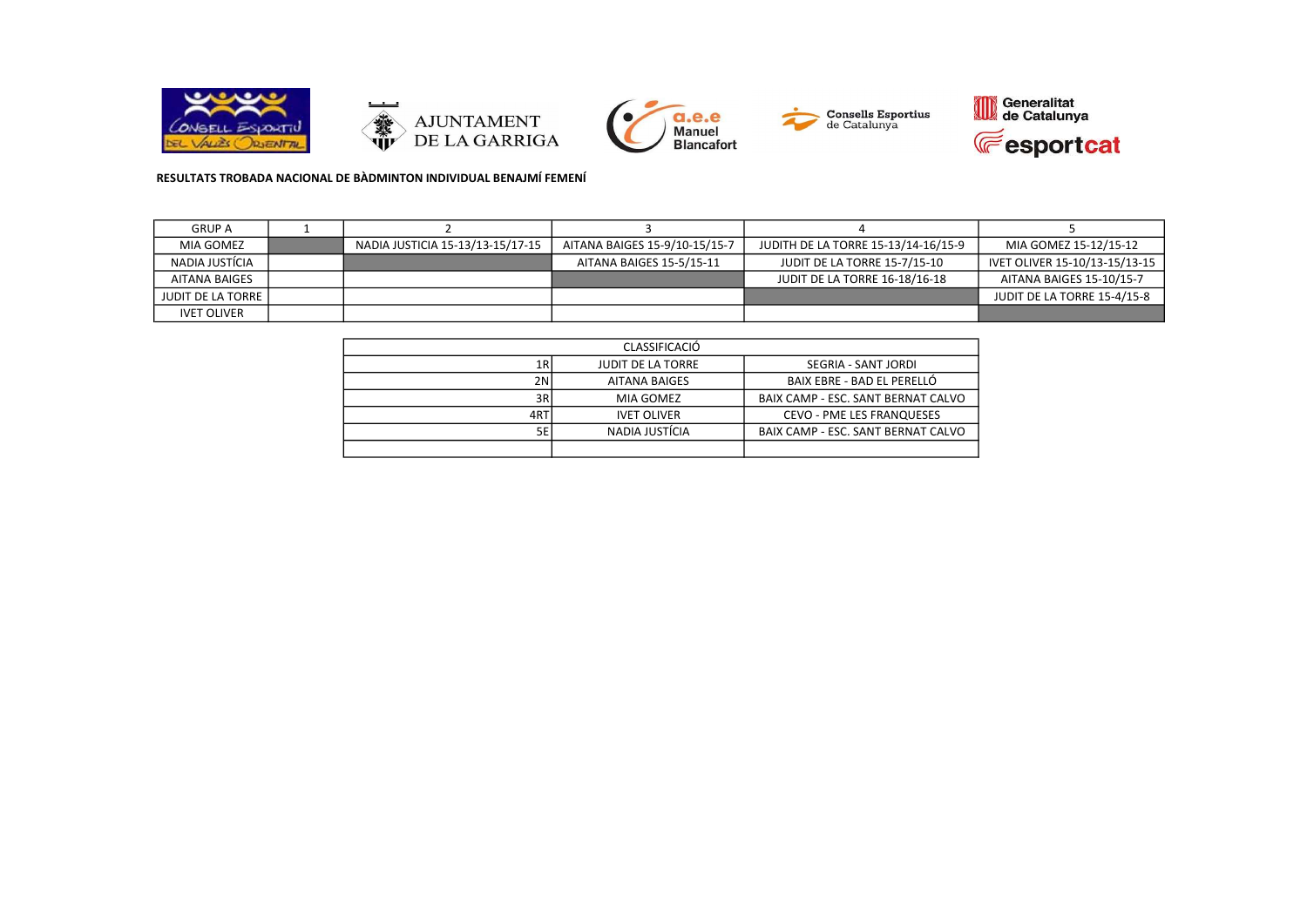

## RESULTATS FINAL NACIONAL DE BÀDMINTON INDIVIDUAL ALEVÍ MASCULÍ

MARC GRACIA

| <b>GRUP A</b>          |                             |                                   |                              |
|------------------------|-----------------------------|-----------------------------------|------------------------------|
| AMYS NIEDERMEYER       | AMYS NIEDERMEYER 15-12/15-9 | AMYS NIEDERMEYER 16-14/15-17/15-8 | AMYS NIEDERMEYER 15-8/15-10  |
| <b>ENRIC SERRAHIMA</b> |                             | GENIS BAIGES 15-10/13-15          | ENRIC SERRAHIMA 15-8/15-4    |
| <b>GENIS BAIGES</b>    |                             |                                   | <b>GENIS BAGES 15-8/15-7</b> |
| <b>MARC GRACIA</b>     |                             |                                   |                              |

| <b>GRUP B</b>         |                              |                        |                         |
|-----------------------|------------------------------|------------------------|-------------------------|
| <b>MATIAS GERVITZ</b> | <b>ORIOL MATEU 15-3/15-8</b> | JORDI AYUSO 7-15/11-15 | JAN TOHA 15-6/15-7      |
| ORIOL MATEU           |                              | ORIOL MATEO 15-4/15-10 | ORIOL MATEO 15-11/15-12 |
| JORDI AYUSO           |                              |                        | JAN TOHA 15-9/15-4      |
| <b>JAN TOHA</b>       |                              |                        |                         |



| <b>GENIS BAIGES</b> |          |
|---------------------|----------|
| 3R/4T LLOC          | JAN TOHA |
| JAN TOHA            |          |

|     | CLASSIFICACIÓ           |                                  |
|-----|-------------------------|----------------------------------|
| 1R  | <b>ORIOL MATEU</b>      | BAIX EBRE - BAD EL PERELLÓ       |
| 2N  | <b>AMYS NIEDERMEYER</b> | <b>BAIX CAMP - GANX BAD CLUB</b> |
| 3R  | JAN TOHA                | PALLARS JUSSA - IES TREMP        |
| 4RT | <b>GENIS BAIGES</b>     | BAIX EBRE - BAD EL PERELLÓ       |
| 5E  | <b>ENRIC SERRAHIMA</b>  | CEEB - SAGRADA FAMÍLIA           |
| 6E  | <b>JORDI AYUSO</b>      | SEGRIÀ - SANT JORDI              |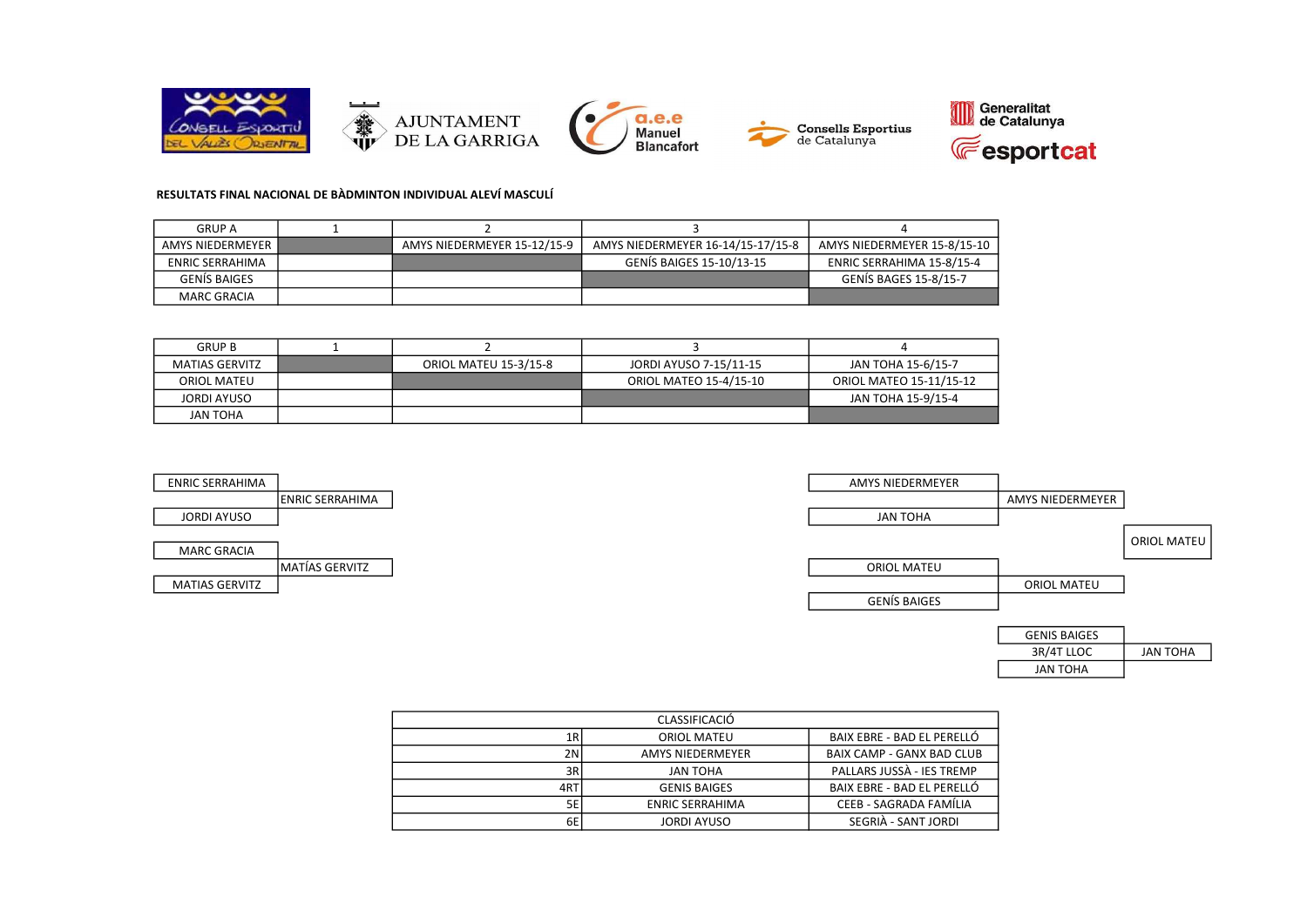| $\overline{ }$ | <b>MATIAS GERVITZ</b> | · SAGRADA FAMÍLIA<br>CEEB - .                          |
|----------------|-----------------------|--------------------------------------------------------|
| 8Ε             | MARC GRACIA           | PME LES FRANQUESES<br>CEVO<br>$\overline{\phantom{0}}$ |
|                |                       |                                                        |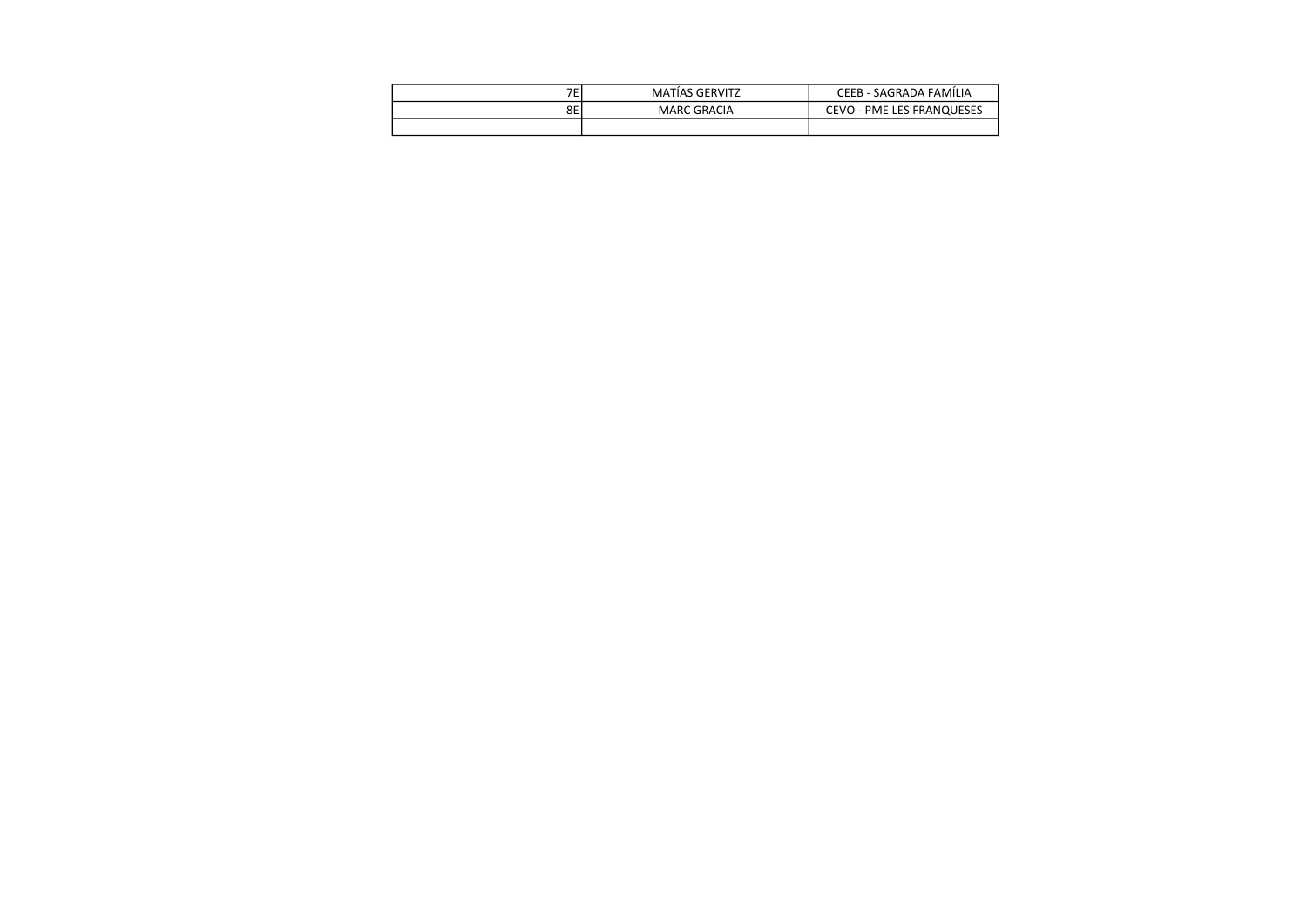







LAURELINE NIEDERMEYER

#### RESULTATS FINAL NACIONAL DE BÀDMINTON INDIVIDUAL ALEVÍ FEMENÍ

| <b>GRUP A</b>         |                          |                           |                          |
|-----------------------|--------------------------|---------------------------|--------------------------|
| ELENA ESCOBAR         | ELENA ESCOBAR 15-13/15-8 | ELENA ESCOBAR 15-13/15-11 | ABRIL CARIGLIA 15-5/15-6 |
| <b>BETH SALLENT</b>   |                          | CARLA SEMIS 15-5/15-5     | ABRIL CARIGLIA 15-7/15-2 |
| CARLA SEMIS           |                          |                           | ABRIL CARIGLIA 15-3/15-4 |
| <b>ABRIL CARIGLIA</b> |                          |                           |                          |

| <b>GRUP B</b>         |                      |                              |                           |
|-----------------------|----------------------|------------------------------|---------------------------|
| LAURELINE NIEDERMEYER | LAURELINE 15-7/15-10 | LAURELINE 10-15/15-7/15-10   | ABRIL GONZALEZ 15-5/15-6  |
| MARTINA MOHEDANO      |                      | MARINA PEREZ 18-16/7-15/5-15 | ABRIL GONZALEZ 15-1/15-8  |
| MARINA PEREZ          |                      |                              | ABRIL GONZALEZ 15-13/15-3 |
| <b>ABRIL GONZALEZ</b> |                      |                              |                           |



| CLASSIFICACIÓ |                         |                                    |  |  |
|---------------|-------------------------|------------------------------------|--|--|
| 1R            | <b>ABRIL CARIGLIA</b>   | <b>CEEB - MAR BELLA</b>            |  |  |
| 2N            | <b>ABRIL GONZALEZ</b>   | CEVO - PME LES FRANQUESES          |  |  |
| 3R            | LAURELINE NIEDERMEYER   | <b>BAIX CAMP - GANXET BAD</b>      |  |  |
| 4RT           | <b>ELENA ESCOBAR</b>    | BAIX CAMP - ESC. SANT BERNAT CALVO |  |  |
| 5E            | <b>CARLA SEMIS</b>      | SEGRIÀ - ESCOLA SANT JORDI         |  |  |
| 6E            | <b>MARINA PEREZ</b>     | CEEB - MAR BELLA                   |  |  |
| 7E            | <b>MARTINA MOHEDANO</b> | RIBERA D'EBRE - ESC SANT AGUSTÍ    |  |  |
| 8E            | <b>BETH SALLENT</b>     | RIBERA D'EBRE - ESC SANT AGUSTÍ    |  |  |
|               |                         |                                    |  |  |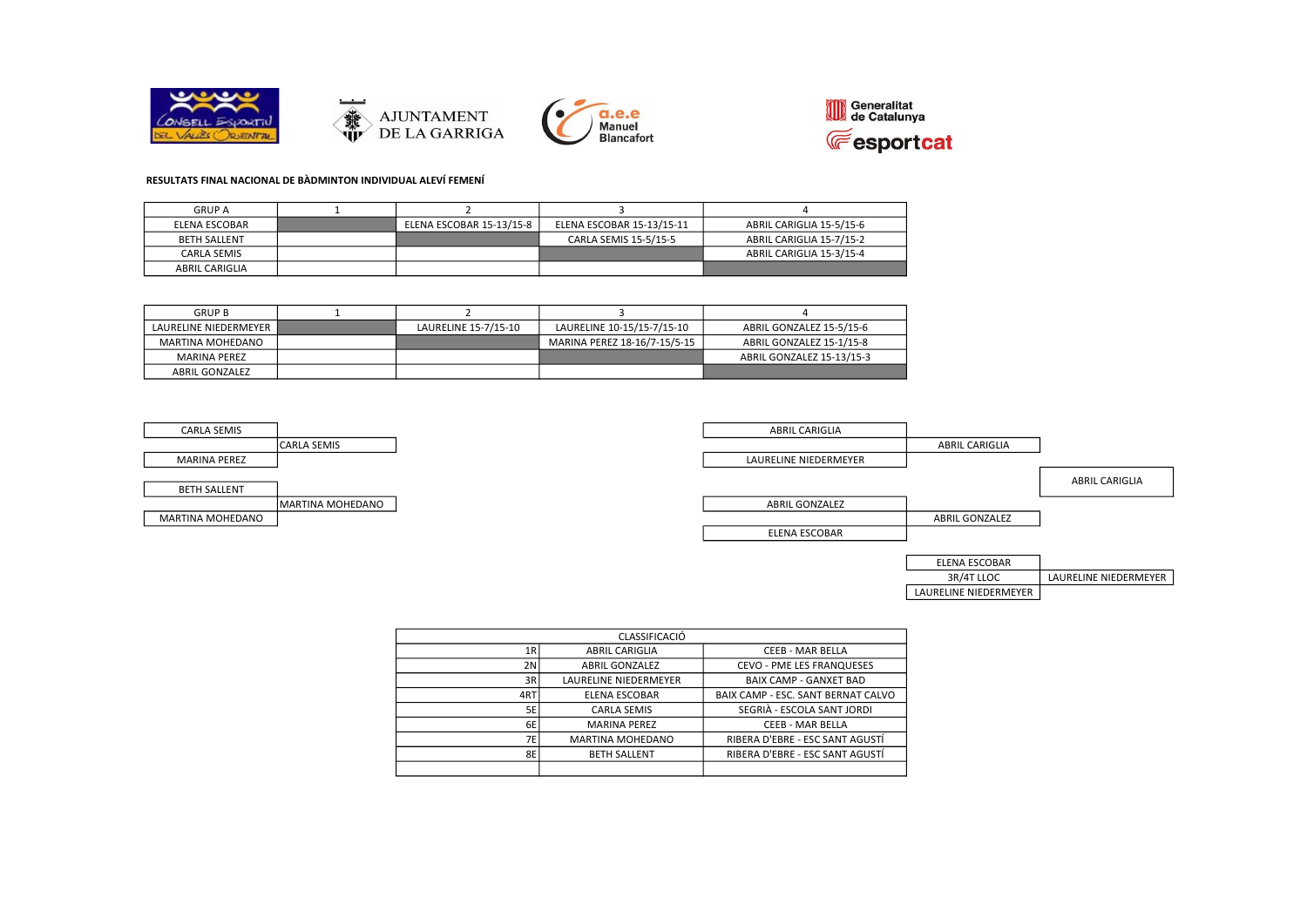

#### RESULTATS FINAL NACIONAL DE BÀDMINTON INDIVIDUAL INFANTIL FEMENÍ

| <b>GRUP A</b>  |                         |                         |                            |
|----------------|-------------------------|-------------------------|----------------------------|
| JULIA DOMENECH | CLARA JURADO 15-12/15-6 | JULIA GOMEZ 15-10/15-6  | LUCIA VILA 15-11/15-13     |
| CLARA JURADO   |                         | CLARA JURADO 15-5/15-12 | CLARA JURADO 15-7/15-11    |
| JULIA GÓMEZ    |                         |                         | JULIA GOMEZ 7-15/15-8/15/6 |
| LUCIA VILA     |                         |                         |                            |

| <b>GRUP B</b>        |                             |                            |
|----------------------|-----------------------------|----------------------------|
| MALENA MARTINEZ      | CHIARA PELEGRIN 17-15/15-12 | MALENA MARTINEZ 15-6/15-13 |
| CHIARA PELEGRIN      |                             | CHIARA PELEGRIN 15-11/15-0 |
| <b>CARLA PASCUAL</b> |                             |                            |

| <b>GRUP B</b>         |                               |                                 | <b>CLARA JURADO</b>    |
|-----------------------|-------------------------------|---------------------------------|------------------------|
| CARLA PASCUAL         | CARLA PASCUAL 15-12/15-7/15-8 | LUCIA VILA 8-15/15-11/13-15     |                        |
| <b>JULIA DOMENECH</b> |                               | CARLA PASCUAL 15-13/13-15/15-13 | <b>MALENA MARTINEZ</b> |
| LUCIA VILA            |                               |                                 |                        |



| 3R/4T LLOC  | CLARA JURADO |
|-------------|--------------|
| JULIA GOMEZ |              |

|     | <b>CLASSIFICACIÓ</b>   |                                  |
|-----|------------------------|----------------------------------|
| 1R  | <b>MALENA MARTINEZ</b> | <b>CEVO - PME LES FRANQUESES</b> |
| 2N  | <b>CHIARA PELEGRIN</b> | <b>CEEB - MAR BELLA</b>          |
| 3R  | <b>CLARA JURADO</b>    | <b>CEVO - PME LES FRANQUESES</b> |
| 4RT | <b>JULIA GOMEZ</b>     | <b>CEEB - MAR BELLA</b>          |
| 5E  | <b>CARLA PASCUAL</b>   | <b>CEVO - PME LES FRANQUESES</b> |
| 6E  | LUCIA VILA             | <b>CEVO - PME LES FRANQUESES</b> |
| 7Е  | <b>JULIA DOMENECH</b>  | BAIX EBRE - BAD EL PERELLÓ       |
|     |                        |                                  |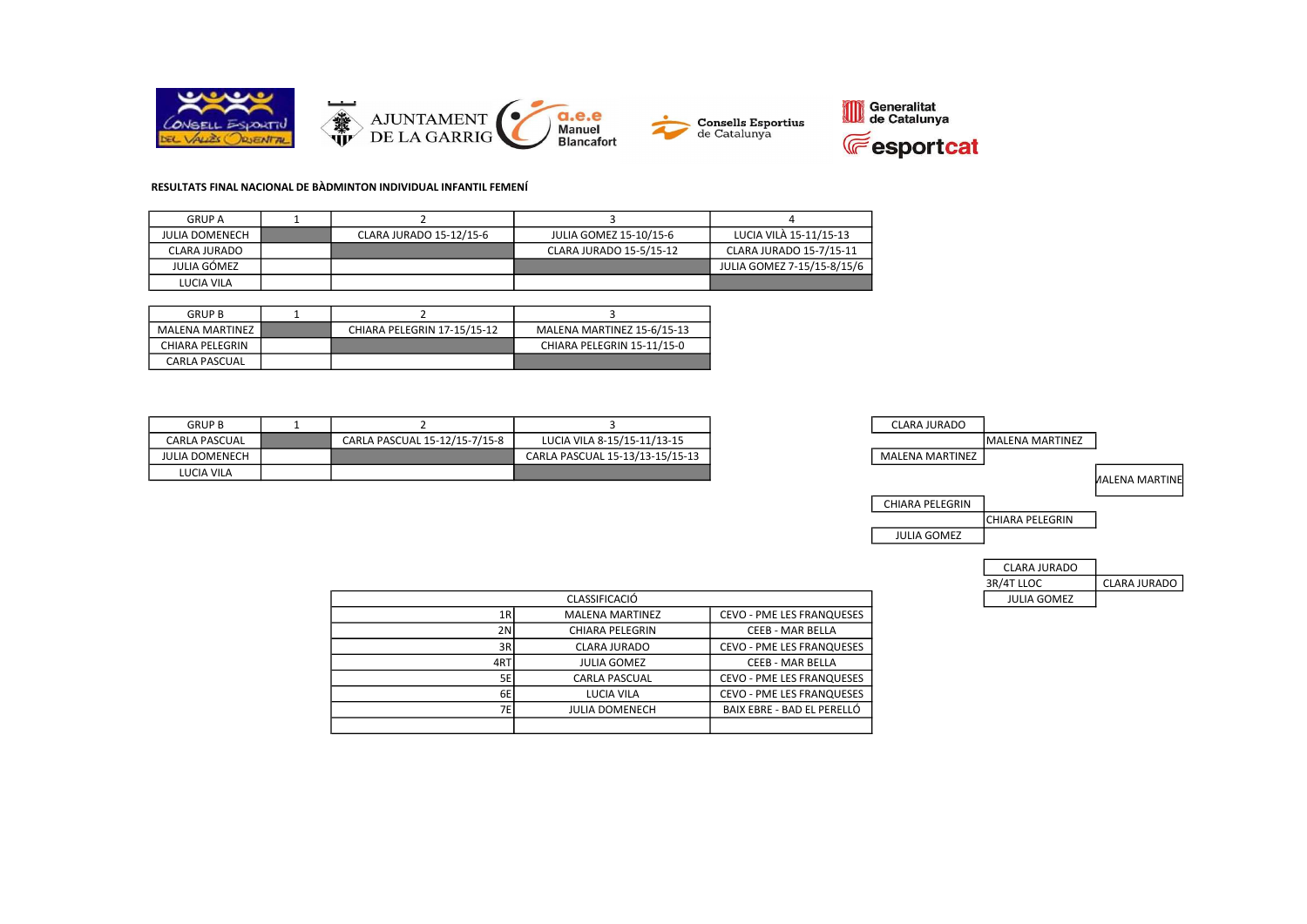





### RESULTATS FINAL NACIONAL DE BÀDMINTON INDIVIDUAL INFANTIL MASCULI

| <b>GRUP A</b>            |                       |                               |                             |                                |
|--------------------------|-----------------------|-------------------------------|-----------------------------|--------------------------------|
| <b>HECTOR FERRE</b>      | JOAN CALLAO 15-3/15-5 | HECTOR FERRE 13-15/15-12/15-5 | FERRAN ESPIGARES 15-3/16-14 | RAMON ALAMÚS 15-17/15-10/15-13 |
| JOAN CALLAO              |                       | JOAN CALLAO 15-3/15-4         | JOAN CALLAO 15-6/15-3       | JOAN CALLAO 15-1/15-6          |
| ARNAU SANJURJO           |                       |                               | FERRAN ESPIGARES 15-8/15-9  | RAMON ALAMUS 13-15/15-7/15-12  |
| <b>IFERRAN ESPIGARES</b> |                       |                               |                             | FERRAN ESPIGARES 15-10/15-8    |
| RAMÓN ALAMÚS             |                       |                               |                             |                                |

| <b>GRUP B</b>       |                             |                         |                           |                                   |
|---------------------|-----------------------------|-------------------------|---------------------------|-----------------------------------|
| PERE VILA           | PERE VILA 11-15/15-13/16-14 | PERE VILA 15-7/15-10    | ARNAU BLANZQUEZ 15-4/15-2 | NESTOR HERNANDEZ 15-7/15-5        |
| <b>PAU TORRENTS</b> |                             | JAUME ESCÓS 16-14/15-13 | ARNAU BLAZQUEZ 15-4/15-4  | NESTOR HERNANDEZ 17-15/7-15/11-15 |
| JAUME ESCOS         |                             |                         | ARNAU BLAZQUEZ 15-10/15-8 | NESTOR 15-6/15-11                 |
| ARNAU BLAZQUEZ      |                             |                         |                           | ARNAU BLAZQUEZ 15-7/15-11         |
| NÉSTOR HERNANDEZ    |                             |                         |                           |                                   |



|     | CLASSIFICACIÓ           |                                    |
|-----|-------------------------|------------------------------------|
| 1R  | <b>JOAN CALLAO</b>      | BAIX EBRE - BAD EL PERELLÓ         |
| 2N  | ARNAU BLAZQUEZ          | <b>CEEB - MAR BELLA</b>            |
| 3R  | <b>FERRAN ESPIGARES</b> | <b>CEVO - PME LES FRANQUESES</b>   |
| 4RT | NÉSTOR HERNANDEZ        | <b>CEVO - AEE BLANCAFORT</b>       |
| 5E  | <b>PERE VILA</b>        | BAIX EBRE - BAD EL PERELLÓ         |
| 6E  | RAMÓN ALAMÚS            | CEEB - MAR BELLA                   |
| 7E  | <b>HECTOR FERRE</b>     | <b>BAIX CAMP - GANXET BAD CLUB</b> |
| 8E  | <b>JAUME ESCOS</b>      | <b>CEVO - AEE BLANCAFORT</b>       |
| 9E  | <b>PAU TORRENTS</b>     | <b>BAIX CAMP - GANXET BAD CLUB</b> |
| 10E | ARNAU SANJURJO          | PALLARS JUSSA - IES TREMP          |
|     |                         |                                    |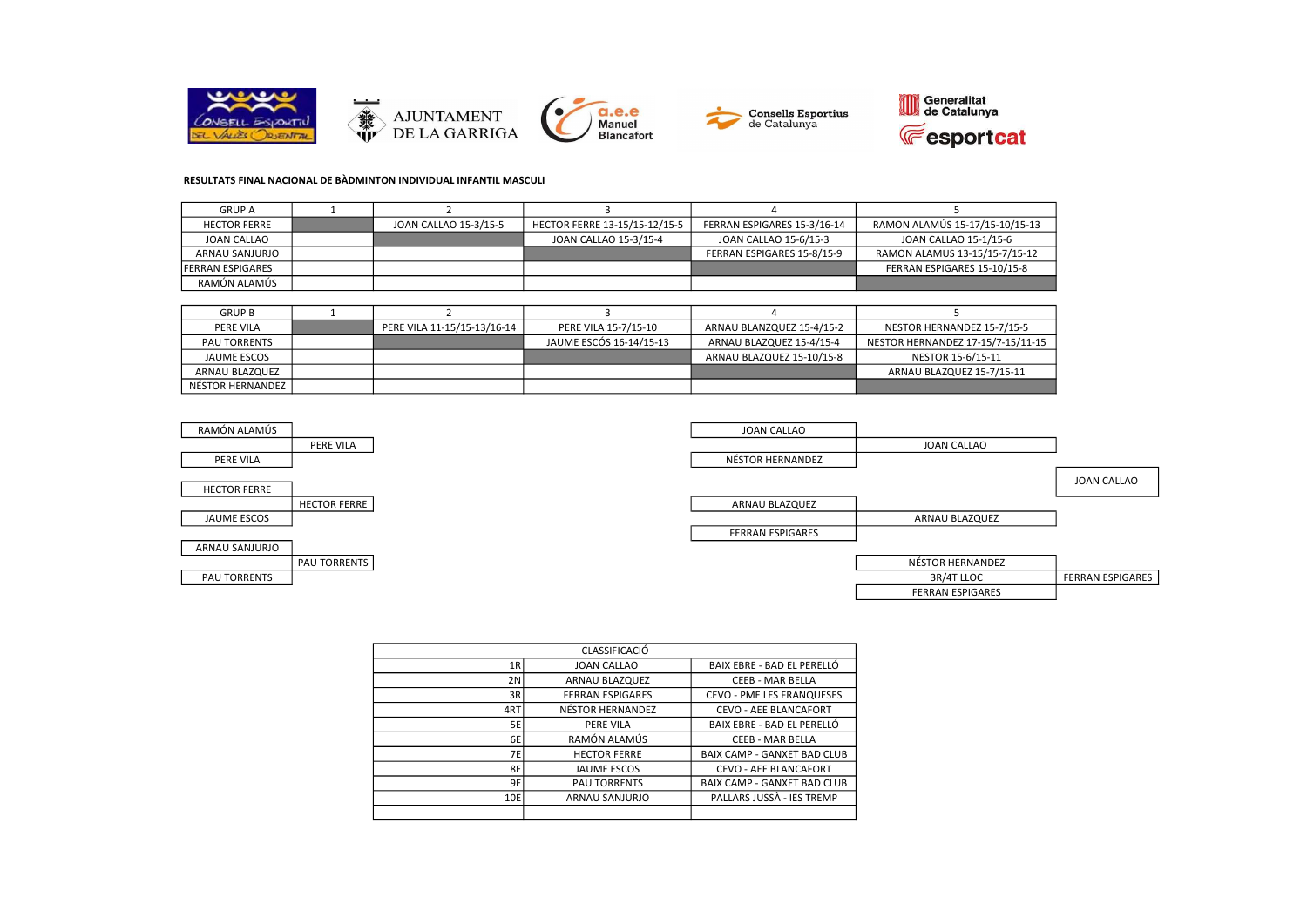

### RESULTATS FINAL NACIONAL DE BÀDMINTON INDIVIDUAL CADET MASCULI

| <b>GRUP A</b>         |                              |                     |                           |
|-----------------------|------------------------------|---------------------|---------------------------|
| LUCAS CRUZ            | DAVI PIÑOL 15-11/12-15/11-15 | MAX ROMEU 15-6/15-6 | BIEL VERDAGUER 15-11/15-3 |
| DAVID PIÑOL           |                              | MAX ROMEU 15-4/15-6 | BIEL VERDAGUER 15-6/15-10 |
| MAX ROMEU             |                              |                     | MAX ROMEU 15-12/15-13     |
| <b>BIEL VERDAGUER</b> |                              |                     |                           |

| <b>GRUP A</b>   |                         |                                |                                 |
|-----------------|-------------------------|--------------------------------|---------------------------------|
| XAVIER GÜECHE   | XAVIER GÜECHE 15-3/15-9 | XAVIER GÜECHE 15-6/15-9        | BRUNO RODRIGUEZ 15-12/15-8      |
| NIL CAPDEVILA   |                         | NIL CAPDEVILA 15-13/12-15/15-6 | BRUNO RODRIGUEZ 15-8/15-5       |
| MARC OLIVER     |                         |                                | BRUNO RODRIGUEZ 17-15/6-15/2-15 |
| BRUNO RODRIGUEZ |                         |                                |                                 |

| DAVID PIÑOL        |                    | MAX ROMEU              |                        |                  |
|--------------------|--------------------|------------------------|------------------------|------------------|
|                    | NIL CAPDEVILA      |                        | <b>MAX ROMEU</b>       |                  |
| NIL CAPDEVILA      |                    | XAVIER GÜECHE          |                        |                  |
|                    |                    |                        |                        | <b>MAX ROMEU</b> |
| LUCAS CRUZ         |                    |                        |                        |                  |
|                    | <b>MARC OLIVER</b> | <b>BRUNO RODRIGUEZ</b> |                        |                  |
| <b>MARC OLIVER</b> |                    |                        | <b>BRUNO RODRIGUEZ</b> |                  |
|                    |                    | <b>BIEL VERDAGUER</b>  |                        |                  |

| <b>BIEL VERDAGUER</b> |                      |
|-----------------------|----------------------|
| 3R/4T LLOC            | <b>XAVIER GÜECHE</b> |
| XAVIER GÜECHE         |                      |

| <b>CLASSIFICACIÓ</b> |                        |                                    |  |  |
|----------------------|------------------------|------------------------------------|--|--|
| 1R                   | <b>MAX ROMEU</b>       | <b>CEVO - AEE BLANCAFORT</b>       |  |  |
| 2N                   | <b>BRUNO RODRIGUEZ</b> | <b>CEEB - MAR BELLA</b>            |  |  |
| 3R                   | <b>XAVIER GÜECHE</b>   | BAIX EBRE - BAD EL PERELLÓ         |  |  |
| 4RT                  | <b>BIEL VERDAGUER</b>  | <b>CEEB - MAR BELLA</b>            |  |  |
| 5E                   | <b>NIL CAPDEVILA</b>   | PALLARS JUSSA - IES TREMP          |  |  |
| 6E                   | DAVID PIÑOL            | BAIX EBRE - BAD EL PERELLÓ         |  |  |
| 7E                   | <b>MARC OLIVER</b>     | <b>CEVO - PME LES FRANQUESES</b>   |  |  |
| 8E                   | LUCAS CRUZ             | <b>BAIX CAMP - GANXET BAD CLUB</b> |  |  |
|                      |                        |                                    |  |  |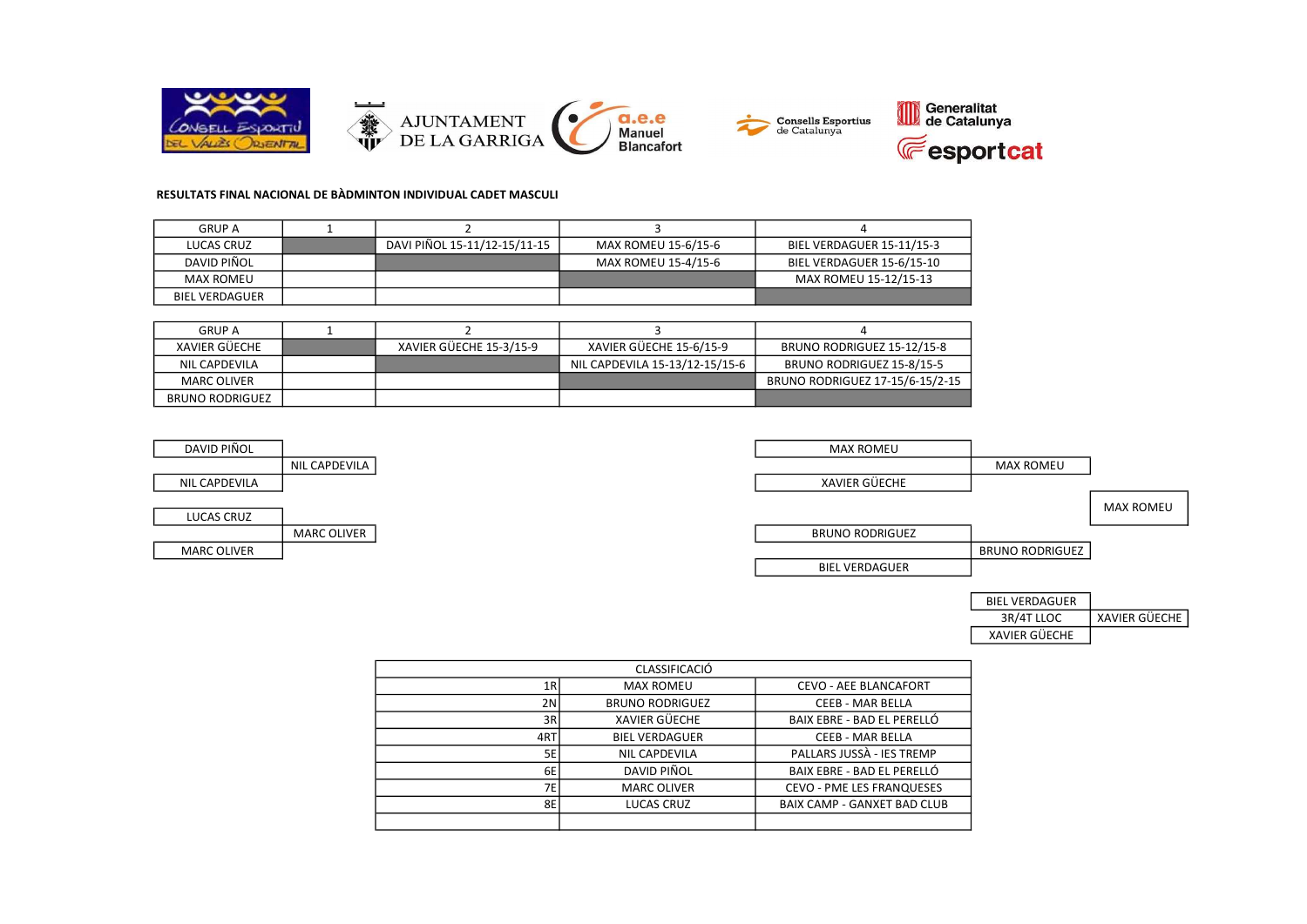





### RESULTATS FINAL NACIONAL DE BÀDMINTON INDIVIDUAL CADET FEMENI

| <b>GRUP A</b>       |                        |                                |
|---------------------|------------------------|--------------------------------|
| NOA TERRICABRES     | MARTA BLANCH 15-4/15-8 | <b>JULIA PRIETO 15-10/15-9</b> |
| MARTA BLANCH        |                        | <b>MARTA BLANCH 15-10/15-9</b> |
| <b>JULIA PRIETO</b> |                        |                                |

| GRUP B            |                             |                                |
|-------------------|-----------------------------|--------------------------------|
| ANNA REBULL       | ANNA REBULL 13-15/15-4/15-8 | ANA TORRADES 16-14/13-15/12-15 |
| <b>MERCE VILA</b> |                             | ANNA TORRADES 13-15/15-12/15-8 |
| ANNA TORRADES     |                             |                                |

| <b>NOA TERRICABRES</b> |           |
|------------------------|-----------|
|                        | MERCÈ VIL |
| MFRCF VII A            |           |



| <b>CLASSIFICACIÓ</b> |                        |                                   |  |  |
|----------------------|------------------------|-----------------------------------|--|--|
| 1R                   | <b>MARTA BLANCH</b>    | lCEEB - LA MAR BELLA              |  |  |
| 2N                   | <b>ANNA TORRADES</b>   | lCEEB - SAGRADA FAMÍLIA           |  |  |
| 3R                   | <b>ANNA REBULL</b>     | <b>BAIX EBRE - BAD EL PERELLO</b> |  |  |
| 4RT                  | <b>JULIA PRIETO</b>    | lCEVO - AEE BLANCAFORT            |  |  |
| 5E                   | MERCÈ VILA             | lCEVO - PME LES FRANQUESES        |  |  |
| 6E                   | <b>NOA TERRICABRES</b> | lCEVO - PME LES FRANQUESES        |  |  |
|                      |                        |                                   |  |  |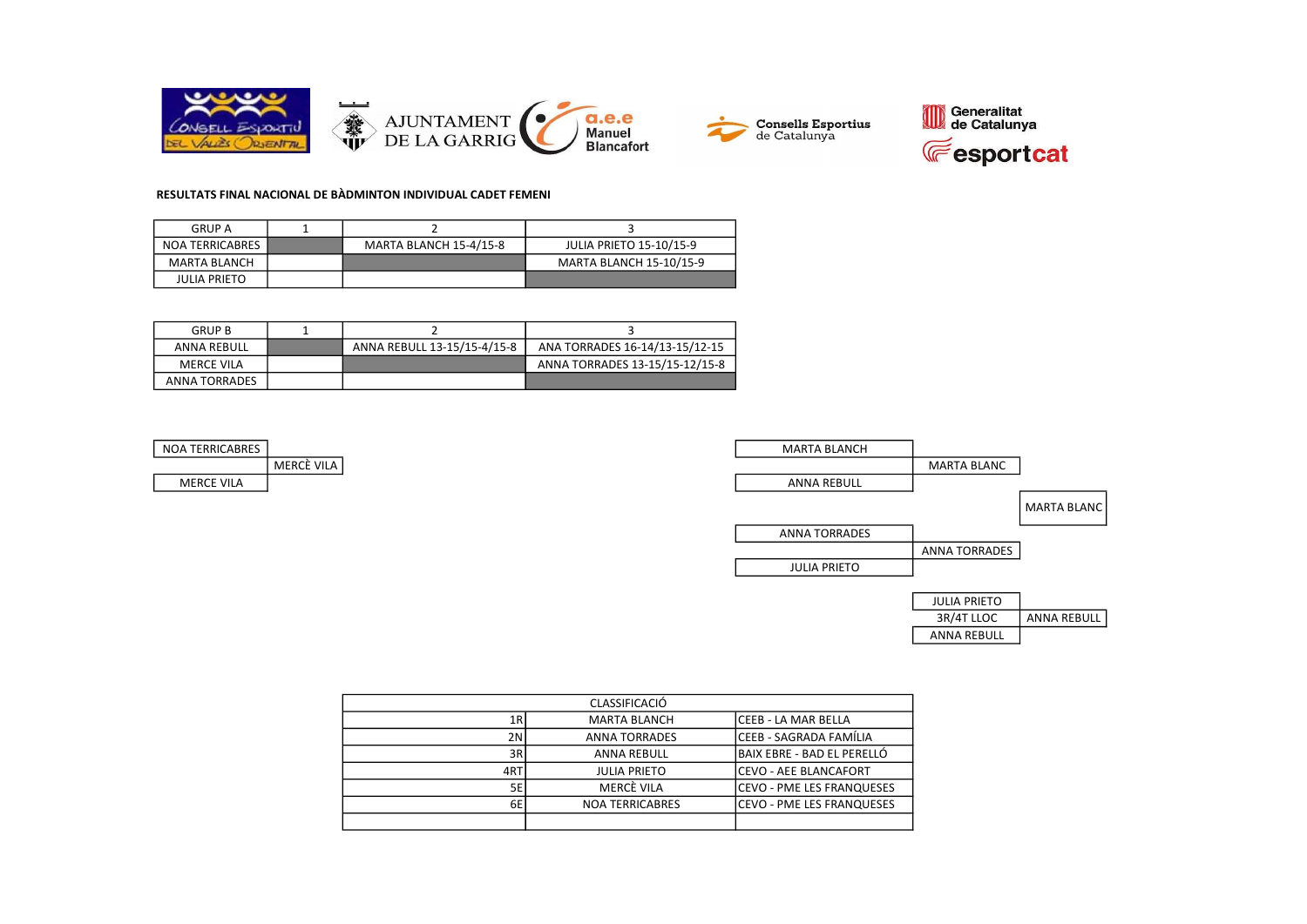



| <b>GRUP A</b>     |                       |                        |                         |                               |
|-------------------|-----------------------|------------------------|-------------------------|-------------------------------|
| SERGI LUJAN       | SERGI LUJAN 15-8/15-9 | SERGI LUJAN WOT        | NIL EL KAREB 15-10/15-9 | SERGI LUJAR 15-13/15-9        |
| <b>LEO RABIAT</b> |                       | XAVI SANCHEZ 15-9/15-8 | NIL EL KAREB 15-12/15-9 | DIDAC ANTOLI 16-14/15-5       |
| XAVI SANCHEZ      |                       |                        | XAVI SANCHEZ 15-5/15-10 | DÍDAC ANTOLI 15-10/12-15/8-15 |
| NIL EL KAREH      |                       |                        |                         | DIDAC ANTOLÍ 15-13/15-11      |
| DÍDAC ANTOLÍ      |                       |                        |                         |                               |

|      | <b>CLASSIFICACIÓ</b> |                               | <b>FINAL</b> |
|------|----------------------|-------------------------------|--------------|
| 1RI  | DÍDAC ANTOLÍ         | ICEVO - AEE BLANCAFORT        |              |
| 2NI  | SERGI LUJAN          | ICEVO - AEE BLANCAFORT        | SERGI LUJAN  |
| 3RI  | NIL EL KAREH         | ICEEB - SAGRADA FAMÍLIA       |              |
| 4RTI | <b>XAVI SANCHEZ</b>  | <b>ICEVO - AEE BLANCAFORT</b> | DÍDAC ANTOLÍ |
| 5E l | LEO RABIAT           | ICEEB - SAGRADA FAMILIA       |              |
|      |                      |                               |              |

| <b>SERGI LUJAN</b> |              |
|--------------------|--------------|
|                    | DÍDAC ANTOLÍ |
| DÍDAC ANTOLÍ       |              |